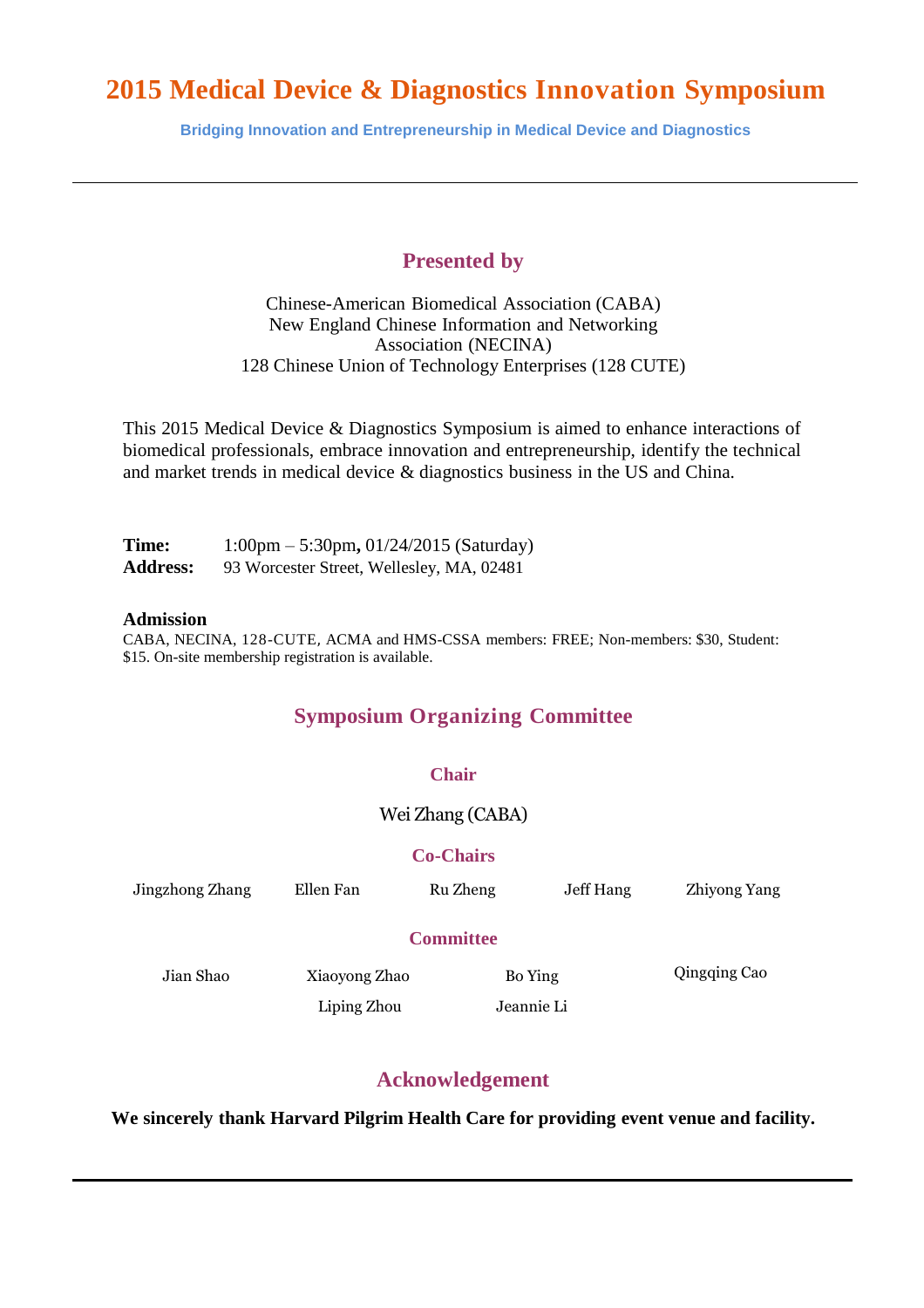**Bridging Innovation and Entrepreneurship in Medical Device and Diagnostics**

# Symposium Agenda

| 12:30pm - 1:00pm                  | Registration and Networking                                                                                                                                                    |  |  |
|-----------------------------------|--------------------------------------------------------------------------------------------------------------------------------------------------------------------------------|--|--|
| $1:00 \text{pm} - 1:05 \text{pm}$ | Symposium Opening Remark<br>Wei Zhang, Ph.D. (CABA)                                                                                                                            |  |  |
|                                   | <b>SESSION I - BUSINESS ON MEDICAL DEVICE</b><br>Moderator: Qingqing Cao, Ph.D. and Jian Shao, MBA.                                                                            |  |  |
| 1:05am - 1:50pm                   | Global Strategy in Medical Device Business (tentative)<br>David Wang, Head of Corporate Strategy, Covidien                                                                     |  |  |
| $1:50$ pm - $2:20$ pm             | The De Novo Pathway To Medical Device Market: Strategies and Tactics to Use and<br>Avoid<br>Mike Drues, Ph.D., President, Vascular Sciences                                    |  |  |
| $2:20$ pm - $2:35$ pm             | The State Role: How the Massachusetts Life Sciences Center Helps Medtech<br><b>Entrepreneurs Succeed</b><br>Angus McQuilken, Vice President, Massachusetts Life Science Center |  |  |
| $2:35 \text{pm} - 3:05$           | <b>US-China Medical Device Marketing Strategy</b><br>Grace Fu Palma, MBA, CEO, China Medical Device                                                                            |  |  |
| $3:05$ pm - $3:20$ pm             | <b>Coffee Break, Networking</b>                                                                                                                                                |  |  |
|                                   | <b>SESSION II - CUTTING EDGE TECHNOLOGIES</b><br>Moderator: Jeff Hang, Ph.D. and Jeannie Li, Ph.D.                                                                             |  |  |
| $3:20 \text{pm} - 3:50 \text{pm}$ | Eastern Harmony Project (tentative)<br>Shani Dowd, Director of Culture InSight, Harvard Pilgrim Healthcare                                                                     |  |  |
| $2.50$ $1.20$                     |                                                                                                                                                                                |  |  |

- 3:50pm 4:20pm *Molecular Diagnostics Application (tentative)* **Hongshan Li,** Ph.D., General Manager, QFW Consulting Company
- 4:20pm 4:50pm *Point of Care Diagnostics*  **Jingzhong Zhang,** Ph.D. **Medica Corporation**

## **SESSION III - BUSINESS ON MEDICAL DEVICE** Moderator: **Ru Zheng**, MBA

4:50pm - 5:30pm *Panel Discussion* **Regina Au, Hongshan Li, Shen Luan, Liang Yang, Xiaodong Wu** 5:30pm - 6:00pm Networking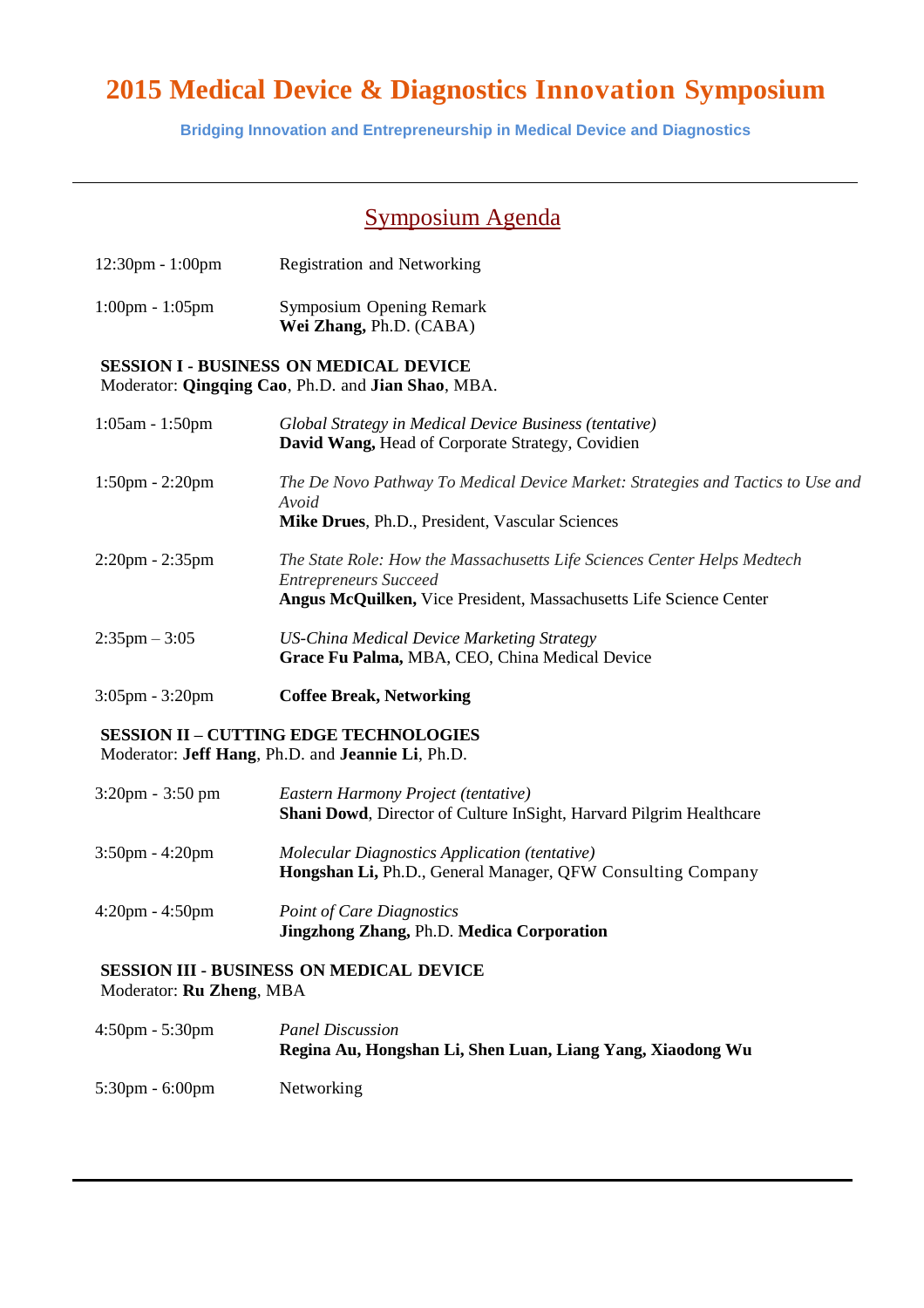**Bridging Innovation and Entrepreneurship in Medical Device and Diagnostics**

## **David Wang**, MBA.; Vice President of Corporate Strategy, Covidien

**Biographical sketches of Speakers and Panelists**

David Wang currently serves as Vice President of Strategy, Insights and Portfolio Management for Covidien Corporate. Previously, David was Vice President of Strategy and BD&L for both Surgical Solutions Group and Vascular Therapies. He joined Covidien in 2010 after holding positions of increasing global marketing and strategic responsibility in the Cordis cardiovascular and DePuy neuroscience businesses of Johnson & Johnson. Before

joining Johnson & Johnson in 2003, David served in various leadership positions at McKinsey & Company and at the University of Chicago's Biological Sciences Division of Academic Computing in Bioinformatics. David received both his bachelor's degree in biological sciences and Master of Business Administration degree in finance from the University of Chicago.



## **Mike Drues**, Ph.D.; President, Vascular Sciences

Dr. Mike Drues received his B.S., M.S., and Ph.D. degrees in Biomedical Engineering from Iowa State University in Ames, Iowa. He has worked for and consulted with leading medical device, pharmaceutical and biotechnology companies ranging in size from start-ups to Fortune 100 companies. He also works on a regular basis for the U.S. Food and Drug Administration (FDA), Health Canada, the US and European Patent Offices, the Centers for Medicare and Medicaid

Services (CMS) and other regulatory and governmental agencies around the world.

Dr. Drues is an internationally recognized expert and featured keynote speaker on cutting-edge medical technologies and regulatory affairs. He conducts seminars and short-courses for medical device, pharmaceutical and biotechnology companies, the U.S. Food and Drug Administration (FDA), Health Canada, the US and European Patent Offices, the US Centers for Medicare and Medicare Services (CMS) and other regulatory and governmental agencies around the world.

Dr. Drues is also an Adjunct Professor of Medicine, Biomedical Engineering & Biotechnology at several universities and medical schools. He regularly teaches graduate courses in Regulatory Affairs and Clinical Trials, Clinical Trial Design, Medical Device Regulatory Affairs and Product Development, Combination Products, Pathophysiology, Medical Technology, Translational Medicine and Biotechnology.

Vascular Sciences is an education, training, & consulting company offering a broad range of services to medical device, pharmaceutical & biotechnology companies including (but not limited to): stimulating & innovative educational programing, brain-storming sessions, prototype design, product development, benchtop & animal testing, regulatory strategy, intelligence & clinical trial design, FDA presentation preparation & defense, reimbursement, clinical acceptance, business development & technology assessment.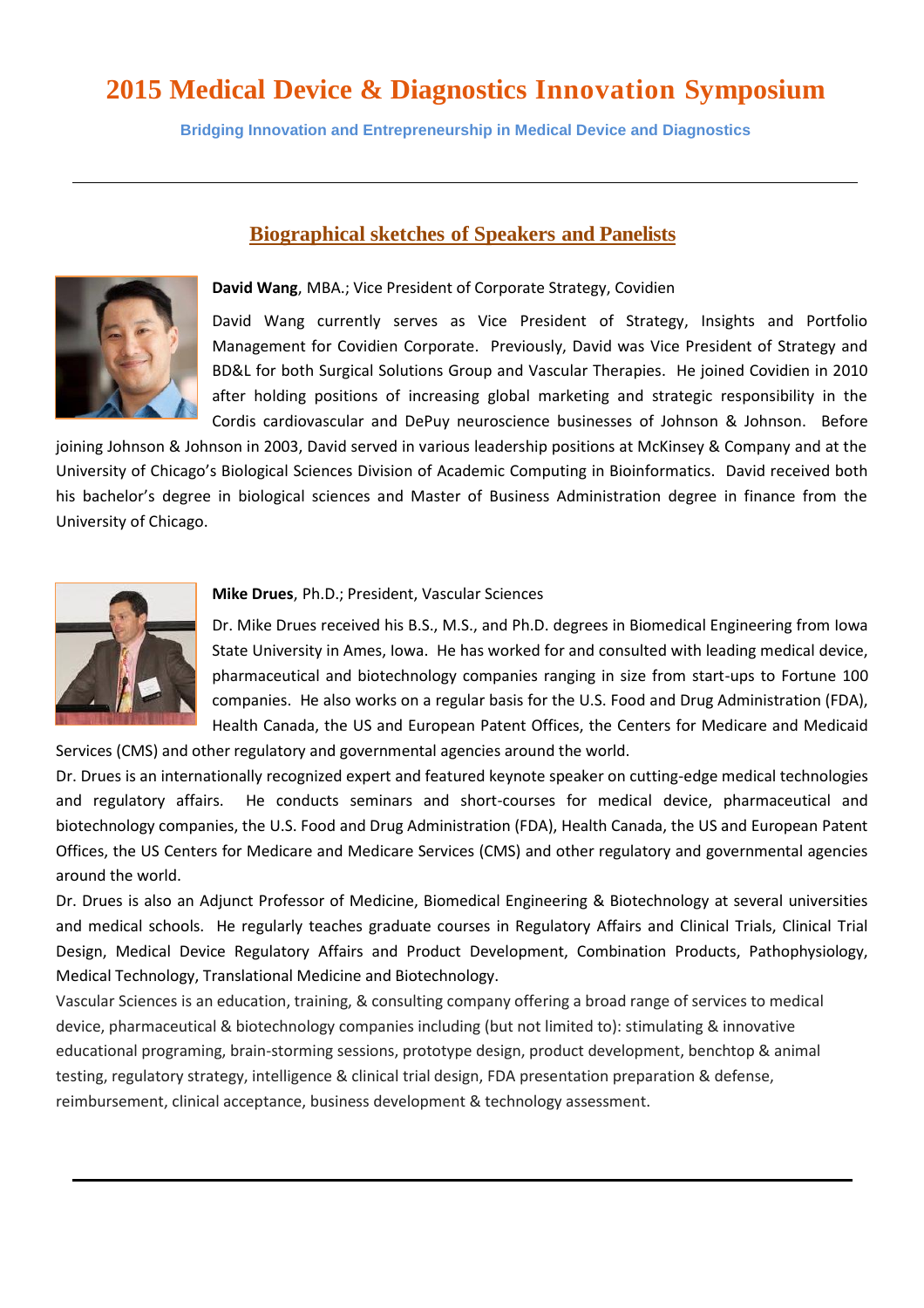**Bridging Innovation and Entrepreneurship in Medical Device and Diagnostics**



**Angus McQuilken**, Vice President for Communications and Marketing, Massachusetts Life Science Center (MLSC)

Angus McQuilken joined the Massachusetts Life Sciences Center (MLSC) in 2008, and he currently serves as Vice President for Communications & Marketing. In this capacity he oversees media relations, electronic communications, event coordination, trade shows and other marketing activities. Prior to his work at the MLSC, Angus served as Vice President for

Public Affairs for Planned Parenthood League of Massachusetts, as Deputy Communications Director for the Democratic National Convention Committee, and as Chief of Staff for State Senator Cheryl Jacques. Angus holds a BA in political science from the University of Massachusetts Amherst. In 2008 he received the Distinguished Citizen Award from the Massachusetts chapter of the American Society for Public Administration. He enjoys basketball, long-distance bicycling and politics.



### **Grace Fu Palma**, MBA., Founder and CEO, China Medical Device

Grace Fu Palma is the Founder and CEO of China Medical Device, a consulting firm specializing in raising funds and commercialization for early stage (prototype onwards) and small companies in medical device industry between the West and China. Prior to this role, she held a variety of marketing and sales management positions at both large multinationals and startup companies in the United States and China. At Hewlett Packard Medical Products and Philips Healthcare, she held the positions of North America marketing managers. She was

responsible for product definition research and development, launches, product commercialization planning and execution with product revenues in the hundreds of millions across the spectrum of radiology, cardiology, critical care and point of care clinical areas through a wide range of diagnostic medical equipment and supplies. In the early 90s, she managed Hewlett Packard's the first medical production line transfer to China. As the head of Asia Pacific business at the start-up, she grew revenue from zero to millions by recruiting and managing indirect channels and partners' alliances in China and Asian countries without any budget, turning around money-losing countries into profit centers. She also spearheaded a fundamental strategic transformation from a technology-focused direction to a customer-concentric market segment driven approach with detailed execution plan. She also led and managed sales and clinical team to meet annual targets and work through partners and alliances to cover large territories efficiently, built and managed OEM/indirect channels with multiple industry leaders to create and expand distribution and market awareness in surgery, intervention, and cancers. She received a BA degree from Beijing University in Beijing, China, and an MBA from Yale University in New Haven, CT.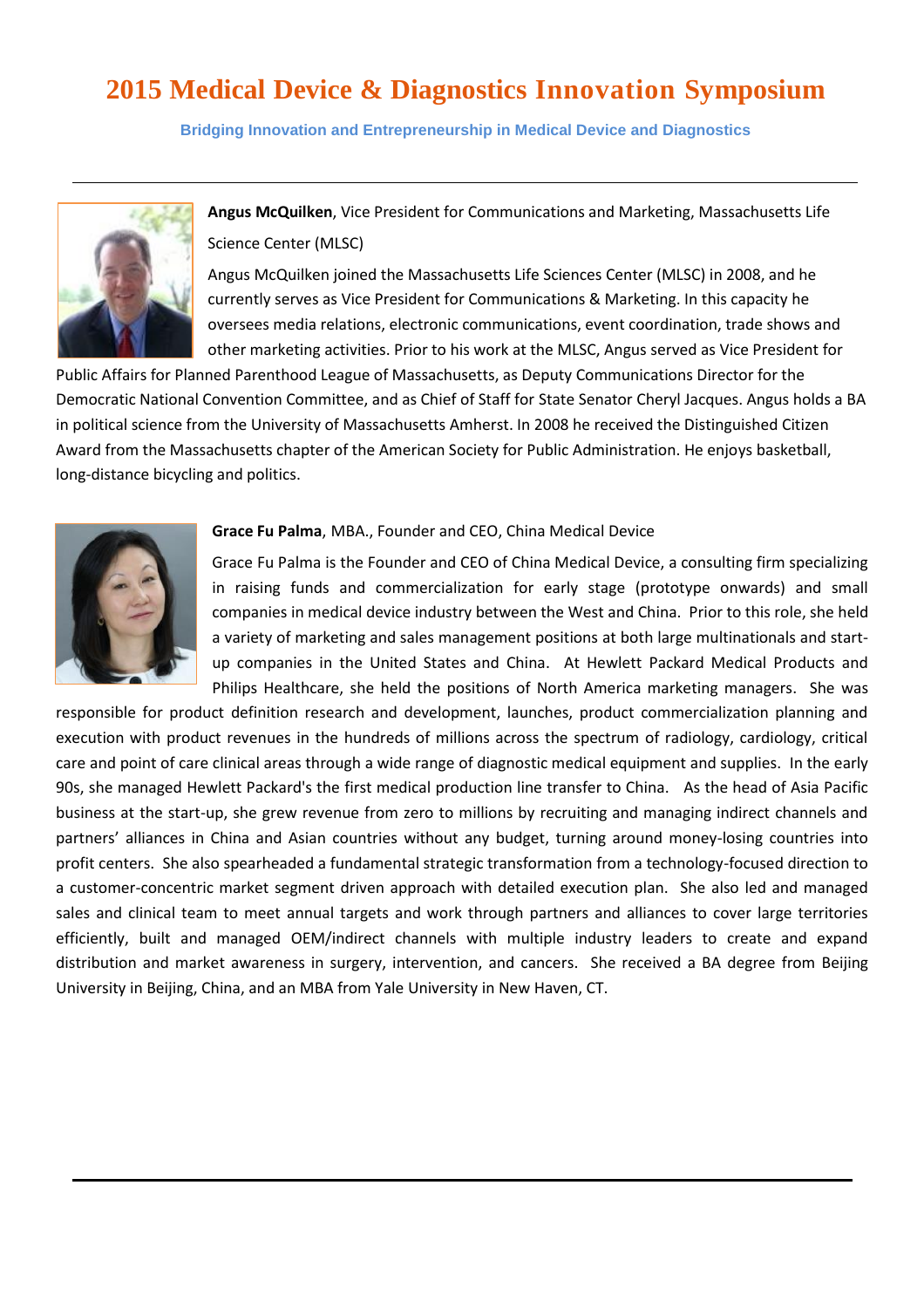**Bridging Innovation and Entrepreneurship in Medical Device and Diagnostics**



Shani Dowd, Director of Culture InSight, Harvard Pilgrim Health Care Foundation

**Dr. Shani Dowd, B.A., LHD(hc), L.C.S.W**. serves as Director of Culture InSight, a program of the Harvard Pilgrim Health Care Foundation, the charitable foundation of Harvard Pilgrim Health Care, Inc., a nationally recognized health plan. Ms. Dowd is Assistant Clinical Professor of Psychiatry, Department of Psychiatry at the Boston University School of Medicine, and is a member of the faculty of the Center for Multicultural Training in Psychology at Boston

University. She serves on the Board of Trustees of the Massachusetts School of Professional Psychology, and on the Board of Trustees of the Fields, Hannagan, and Walters Charitable Foundation. She is a recipient of the Doctor of Humane Letters, *honoris causa*, from the Massachusetts School of Professional Psychology, in acknowledgement of her work to bring quality mental health care to diverse communities.



## **Hongshan Li** Ph.D., General Manager of QFW Consulting Company

Dr. Hongshan Li has more than 20 years of experience in the development and optimization of biomarker detection platforms. Currently he is General Manager of QFW consulting group and President of 128 Chinese Union of Technology Enterprises. Previously, Dr. Li was senior application specialist in Quanterix, which is a life science company commercializing a revolutionary Simoa technology and platform for ultrasensitive protein detection. From 2011

to 2013, Dr. Li was a global technical support specialist for BioScale's novel non-optical detection and quantitation technology. Dr. Li was technical Lead and Senior Principal Scientist at Pall Corporation and was responsible for the development and execution of research projects for proteomics, diagnostics tool, chromatography products and applications development. Prior to joining Pall, he was Senior Application Specialist at Corning LifeSciences providing instrumentation and application of Epic label-free technology for HT drug screening. He also served as a program manager of Ciphergen applying genomics/proteomics research experience and hardware/software expertise to provide expert international technical support to both industry and academia. Dr. Li obtained his Ph.D. in Food Chemistry and Nutrition at Beijing Agricultural University in 1996.



**Shen Luan**, Ph.D., Director of Regulated Products, Thermo Fisher Scientific

Dr. Shen Luan is currently Director of Regulated Products at Thermo Fisher Scientific. Previously, he served as the President and CTO after co-founding Berg Diagnostics (now part of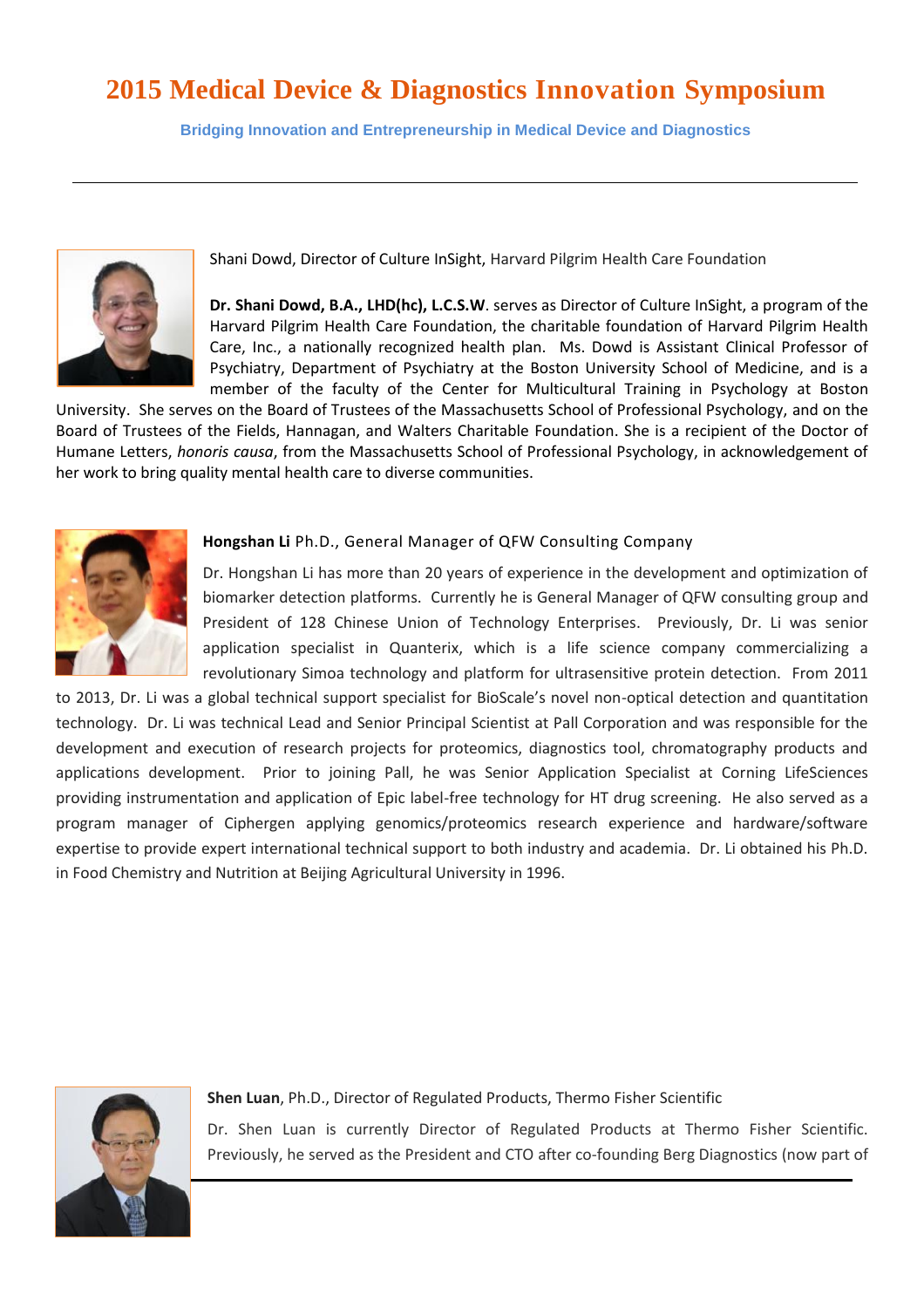**Bridging Innovation and Entrepreneurship in Medical Device and Diagnostics**

Berg) in 2010 and was named as COO in 2011. He led efforts on molecular profiling, pan-omics, CLIA-certified clinical diagnostics laboratory services, and overall technology management related to business operations. Prior to Berg, Dr. Luan was the Technical Product Manager of Waters Corporation for 5 years responsible for LC/MS system solutions and laboratory informatics and participated in the ISO13485 compliance program. Dr. Luan started his career with Thermo Fisher Scientific (originally Thermo Jarrell Ash Corporation) and held various management positions including Engineering Manager, Research Manager, and Product Manager during his 9 years there. Dr. Luan received a Ph.D. in Analytical Chemistry from Professor Robert Samuel Houk of Iowa State University and a B.S. in Chemistry from Peking University. He holds a Lean - Six Sigma Black Belt certificate. He is a member of BayHelix, an invitation-only organization of leaders of Chinese heritage in the global life sciences and healthcare community.



### **Regina Au**, Strategic Marketing Consultant at BioMarketing Insight

Ms. Regina Au has over 20 years' experience in the biotechnology, pharmaceutical, medical device, and diagnostic industries. She helps companies evaluate their technology upfront by conducting an in-depth business due diligence to de-risk the product development process. This ensures that the technology is the right product for the right market in meeting a critical unmet need and that the market potential for the product meets the business goals of the

company. She will translate these unmet needs into a product profile or specification. Ms. Au then develops marketing strategies to ensure a successful product launch and product adoption.

Ms. Au also serves as an advisor for the Massachusetts Technology Transfer Center Platform Meetings and as a mentor for "Entrepreneurs for All" (formerly Merrimack Valley Sandbox) with entrepreneurs. She has written and published numerous articles on market trends in the industry. Her expertise is in various therapeutic areas such as cardiology, interventional cardiology, infectious disease, immunology, surgery, gastroenterology, and pulmonology. Prior to BioMarketing Insight she worked for companies such as Merck & Co., Genzyme Corp., NMT Medical, and Radi Medical Systems (now St. Jude Medical) in various positions of increasing responsibility in marketing and sales. She had P&L responsibility in managing a number of multimillion dollar product lines and has experience in upstream and downstream marketing including strategic marketing, product development, market development, product launches, and product management.

Her background includes an MBA in Marketing from the University of Connecticut, a Microbiology degree from the University of Michigan and a Masters in International Management from Thunderbird School of Global Management.



**Liang Yang**, Ph.D.; President and CEO, Bio-Detail Corporation.

Dr. Liang Yang is the President of Bio-Detail Corporation in Worcester, MA. He founded the company in 2013 and has run the company ever since. Previously, Dr. Yang was an assistant professor at Department of Neuroscience and Physiology, Upstate Medical University, SUNY, Syracuse, New York. He had research experiences in several areas including biochemistry, molecular and cellular biology, neuroscience, behavior biology, chronic pain, obesity and